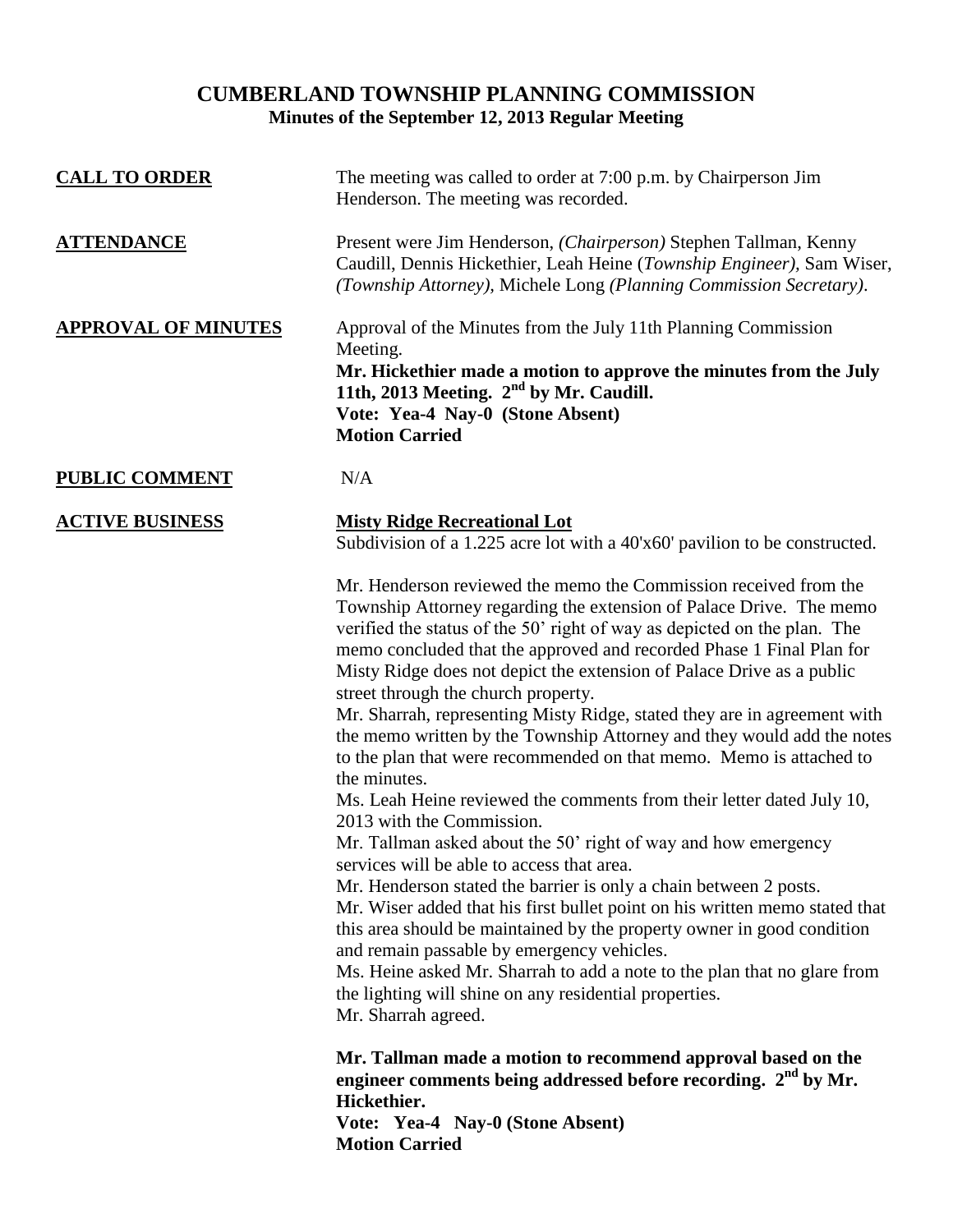## **NEW BUSINESS Gettysburg Area School District Stadium Renovations**

Preliminary/Final land development plan for stadium renovations and improvements, located on the Districts Middle School Campus. **(Please note this item is for information only not full review)**

Brian Bingeman, with Turf, Track and Court, representing the applicant, gave an informal review of the project. Mr. Bingeman explained that they will be improving multiple items at the stadium, seating, concessions, fields, track, restrooms, parking, walkways, etc. Mr. Bingeman stated the fields will be synthetic. The Commission discussed the plan with the applicant's engineer. Mr. Bingeman plans to be on the Planning Commission agenda next month for formal review. Mr. Wiser questioned a new score board and warned the engineer to be aware of the zoning with proposed score boards in accordance with the sign ordinance.

## **NEW BUSINESS Agricultural Security Area Request**

Proposal for an addition of 50.74 acres to the agricultural security area located at 1714 Mummasburg Road.

Jean Stone, 1745 Mummasburg Road, read her letter addressed to the Commission dated August 5, 2013. Mrs. Stone also reiterated the discussion regarding this item from the Planning Commission meeting dated August 16, 2012. Mrs. Stone is concerned that the conditions which were approved at the Cumberland Township Conditional Use hearing for the Keller Poultry Farm can be overridden by being granted into the Agriculture Security Area (ASA) and that the rights guaranteed by the Right to Farm Act related to the nuisance actions during the first year of the poultry operation can be overridden by ASA. Mr. Wiser stated that he stood by his statements given at that 2012 meeting, in which the ASA designation does not override the Township's conditions set from the Conditional Use decision nor does it change the citizen's right to take action regarding nuisances during the first year of agricultural operation. Mrs. Stone spoke of two additional issues she would like taken into consideration; the first being the agricultural security law itself in Section 9-11 which is limitations on local regulations and the second and most important is the Cumberland Township Zoning Ordinance, Section 27- 402, permitted uses in Agricultural districts.

Mr. Wiser explained to Mrs. Stone the ag preservation program verses the ag security area program.

Mr. Wiser stated that the Commission has 5 criteria to review for approving an ASA and accessory uses is not one of those items. Mrs. Stone asked for the ASA to be clearly defined,

Mr. Wiser reiterated that the Commission has only 5 criteria to review to approve or deny the ASA and if they do not approve based on meeting those 5 criteria then they are opening themselves up to an appeal. Jim Paddock gave the information on the comprehensive plan committee and where they stand.

Mr. Henderson reviewed the 5 criteria the commission needs to consider in recommending an ASA application.